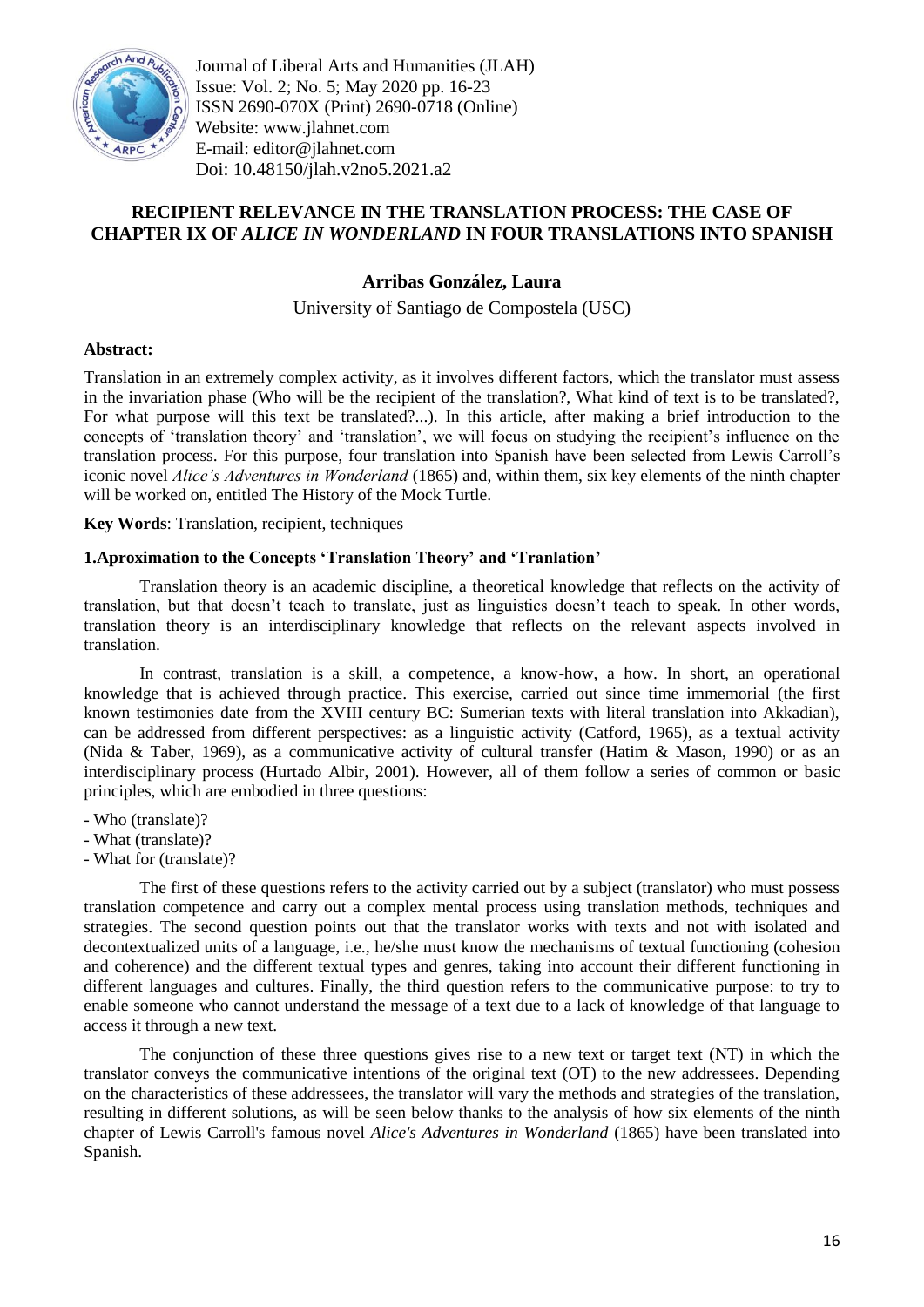## **2. Analysis: Chapter IXof** *Alicein Wonderland***, 4 Possible Proposals In Spanish**

Lewis Carroll, pseudonym of Charles Lutwidge Dodgson, published *Alice's Adventures in Wonderland* in 1865, a title that was later shortened *to Alice in Wonderland*. This work achieved great success and soon began to be translated into other languages, such as Chinese with Zhao Yuanren's translation in 1922 or Spanish with Juan Gutiérrez Gili's translation in 1927. At present, the translation work has not ceased. See, among many others, the following proposals: that of Humpty Dumpty for Lumen, that of Jaime de Ojeda for Alianza, that of Infotemática, that of Libro Total, that of Cora Bosch forBuenos Aires, that of Graciela Montes for Colihue, that of Pilar Torralba Álvarez for Akal or, among others, that of Gabriel López Guix for Barcelona.

From this list of translations, we have selected the first four for our analysis due to their popularity among the speakers of the language of Cervantes and, in particular, those living in Spain. In them, we will study the translation of six OT elements (the name of the Turtle, the nickname of the teacher who had the Turtle, the concept of 'extra class', the concept of 'bill', the school curriculum of the Turtle and the explanation of why they are called 'courses') into Spanish in order to see how the characteristics of the addressee of the NT influence the translation exercise.

## **- The name of the Turtle**

| TEXT                | THE NAME OF THE TURTLE |
|---------------------|------------------------|
| (OT): Lewis Carroll | <b>Mock Turtle</b>     |
| (NT): Alianza       | Tortuga Artificial     |
| (NT): Lumen         | Falsa Tortuga          |
| (NT): Infotemática  | Falsa Tortuga          |
| (NT): Libro Total   | Falsa Tortuga          |

Table 1: Relationship between text (OT and NTs) and Turtle's name

In the choice of the name of the Turtle, two groups can be distinguished in terms of the position of the modifier within the nominal syntagm. The first group is formed by the translations of Lumen, Infotemática and Libro Total, since in all of them the modifier, which is an adjective ('falsa'), is placed before the noun, that is, the word order of the OT (modifier + noun) is maintained. On the other hand, Alianza's, which is the second group, prefers to place the modifier (which in this case instead of being 'falsa' is an 'artificial', that is, an adjective to which attributing the meaning of 'unreliable' requires a high knowledge of the Spanish language) after the noun and, consequently, distances itself from the OT. This choice on the part of Alianza makes the translation, by not following the syntactic scheme of English, more natural for Spanish speakers. However, it should be noted that the proposal of Lumen, Infotemática and Libro Total are grammatically correct, although less common.

#### **- The nickname of the teacher who had the Turtle (explanation of that nickname)**

| <b>TEXT</b>         | <b>NICKNAME OF THE TEACHER</b><br>WHO HAD THE TURTLE |
|---------------------|------------------------------------------------------|
| (OT): Lewis Carroll | <b>Tortoise</b>                                      |
| (NT): Alianza       | Galápago                                             |
| $(NT)$ : Lumen      | Galápago                                             |
| (NT): Infotemática  | Galápago                                             |
| (NT): Libro Total   | Falápago                                             |

Table 2: Relationship between text (OT and NTs) and nickname of the teacher who had the Turtle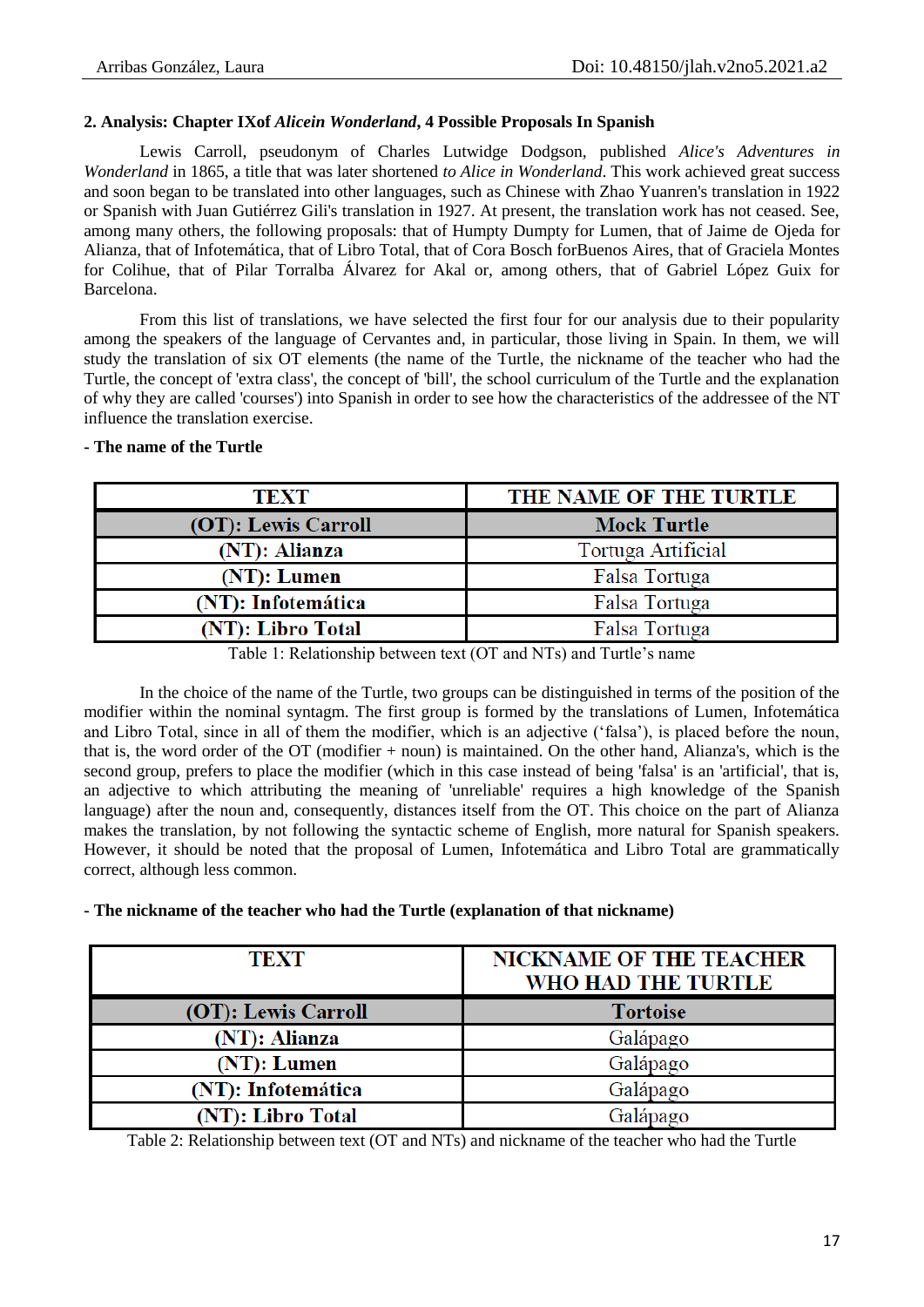In the explanation of the nickname of the Tortoise's teacher, all the translators opted to maintain the word play in the OT, that is, they opted for what Nida (1964,1969) called 'dynamic equivalence', which consists of trying to make the TM reader experience the same effects as the OT reader. In this case, they sought to transfer the following similarity to Spanish:

'Tortoise' when pronounced aloud sounds similar to 'taught us', past tense of the verb 'teach'. To achieve this, the translators followed different paths and, therefore, two main groups can be established:

- 1st group: formed by the translations of Lumen, Infotemática and Libro Total. In these three NTs, the nickname 'Galápago' is explained through the term 'gala' ('El profesor Galápago tenía a gala'). In addition, a concept that does not appear in the OT is introduced: 'escuela de pago' (in English: 'Paying school'), which is another clue to decipher the pun behind 'Galápago'.

- 2nd group: formed by the translation of Alianza. In it, the nickname 'Galápago' is explained by means of the sequence 'muchas conchas' (in English: 'had many shells'). That is, through a play on words based on the similarity between muchas conchas' and muchas cosas'. In this NT there is no concept of 'escuela de pago' and, consequently, on this point it is more faithful to the OT than the works of Lumen, Infotemática and Libro Total.

The proposal of the first group, a priori, is a translation solution that could be considered clearer by the vast majority of Spanish speakers, since the word play it proposes is evident from the first reading: the reader only has to know the meaning of 'gala'. On the contrary, the option of the second group, that of Alianza, is much more obscure since it requires a reader who is not only more experienced, but also moreattentive to the nooks and crannies of the language. That is to say, it requires a reader with a deeperknowledge of Spanish, since, in this case, he or she must be able to interpret the nouns 'conchas' and 'cosas' as synonyms.

| TEXT                | THE 'EXTRA CLASS' CONCEPT |
|---------------------|---------------------------|
| (OT): Lewis Carroll | <b>Extras</b>             |
| (NT): Alianza       | Extras                    |
| $(NT):$ Lumen       | Clases especiales         |
| (NT): Infotemática  | Clases especiales         |
| (NT): Libro Total   | Clases especiales         |

#### **- The 'extra class' concept**

Table 3: Relationship between text (OT and NTs) and the 'extra class' concept

In the translation of the 'extra class' concept, two groups can be distinguished in terms of the techniques employed. The first group consists of the translations of Lumen, Infothematica and Libro Total. In these translations, they chose to apply an oblique translation technique: the so-called 'equivalence', which can be defined as a technique that modifies the literality of the OT by using an expression that is idiomatically recognized as equivalent in the mother tongue. Thus, the translators decided to change the expression 'extras' for an equivalent in Spanish: 'clases especiales'. On the other hand, the Alianza translation, which alone forms the second group, opted for a technique typical of literal translation: borrowing, which consists of incorporating words from one language into another without translating them. Thus, as in the OT, Alianza's work includes 'extras'.

It should be noted that neither of the two proposals offers a clear solution in Spanish, since both 'clases especiales' and 'extras' present different interpretations and, consequently, doubts to the reader that, on the other hand, would have no place in the OT. These doubts are, for example, the following questions: would 'special classes' be synonymous with 'extracurricular classes' or would it be synonymous with 'adapted classes'? does 'extras' mean that 'more classes had to be given' or does it mean that 'in these classes there were elements that did not appear in other classes'?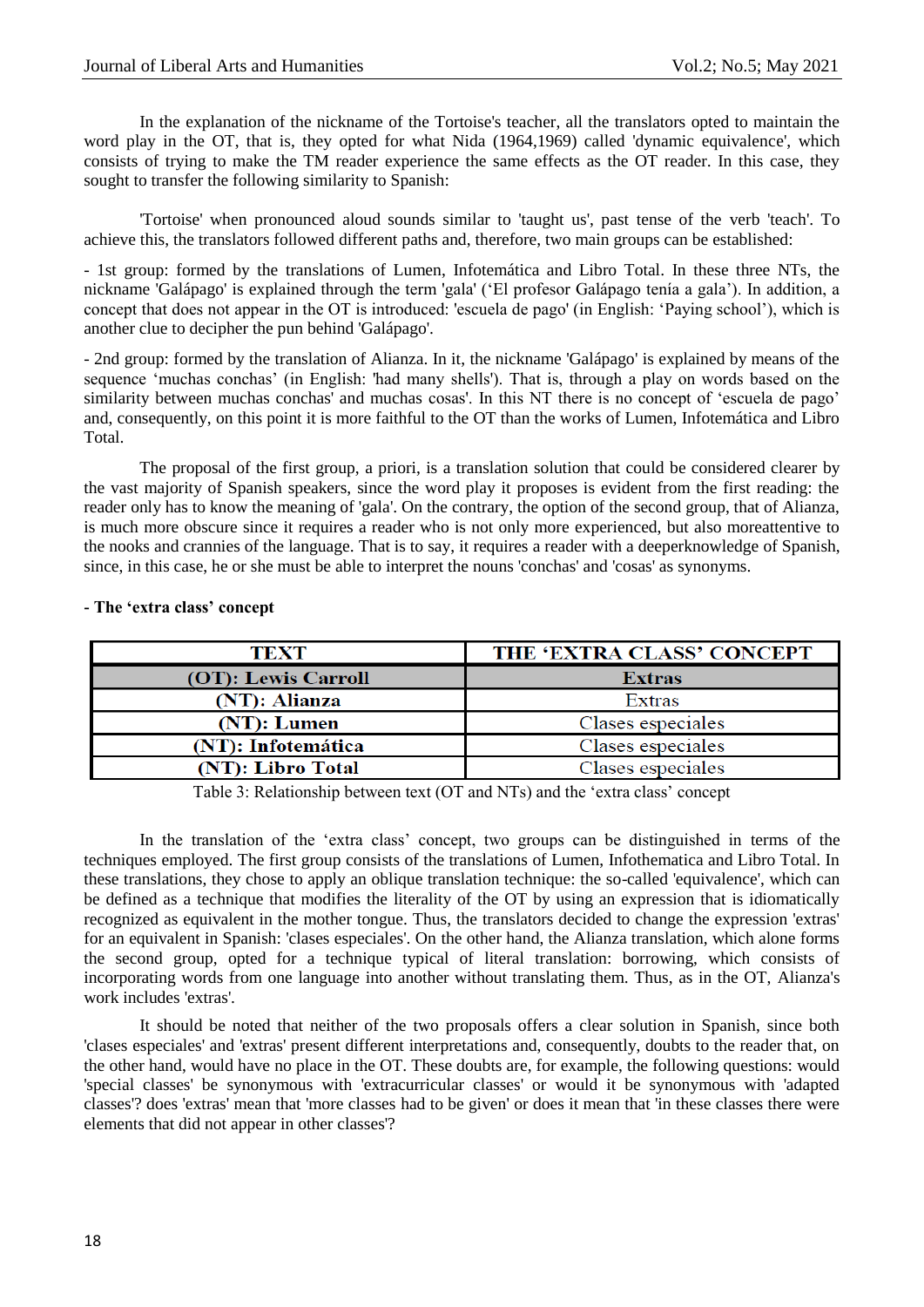## **- The 'bill' concept**

| <b>TEXT</b>         | <b>THE 'BILL' CONCEPT</b> |
|---------------------|---------------------------|
| (OT): Lewis Carroll | <b>Bill</b>               |
| (NT): Alianza       | Cuentas                   |
| $(NT)$ : Lumen      |                           |
| (NT): Infotemática  |                           |
| (NT): Libro Total   |                           |

Table 4: Relationship between text (OT and NTs) and the 'bill' concept

In the translation of the concept 'bill', as in the previous cases, there are two main groups based on whether or not the term is translated. Alianza chooses to translate it literally ('cuentas') while Lumen, Infotemática and Libro Total prefer to omit it. This deletion makes the NT clearer, more direct, as it does not create uncertainty or doubts in the novice reader who, if the noun 'cuentas' were found in this context (remember, we are in a school environment in which the character of the Turtle is talking to Alice about the school curriculum), would wonder what is meant by 'todas las cuentas acaban con francés...'? (in English: all accounts end with French?), as he would associate 'cuentas' with its most usual meaning: the economic one. It should be noted that this question, in principle, would not arise in a speaker more experienced in the language of Cervantes, since he/she would be familiar with the other contexts in which the noun 'cuentas' is used with some regularity.

## **- The Tortoise school curriculum**

| <b>TEXT</b>         | <b>SUBJECT 1</b>          |
|---------------------|---------------------------|
| (OT): Lewis Carroll | <b>Reeling / Writhing</b> |
| (NT): Alianza       | Beber / Escupir           |
| $(NT)$ : Lumen      | Beber / Escupir           |
| (NT): Infotemática  | Beber / Escupir           |
| (NT): Libro Total   | Beber / Escupir           |

In order to approach the translation of the Turtle school curriculum, the curriculum will be broken down by subject.

Table 5: Relationship between text (OT and NTs) and the subject 1

In the translation of these first two subjects 'reeling and writhing' we see that all translators opted for the same solution: to keep the play on words in the OT and, therefore, to use the dynamic equivalence of Nida (1964, 1969).

OT: 'Reeling' sounds like 'reading' and 'Writhing' sounds like 'writing'. NTs: 'Beber' sounds like 'leer' and 'Escupir' sounds like 'escribir'.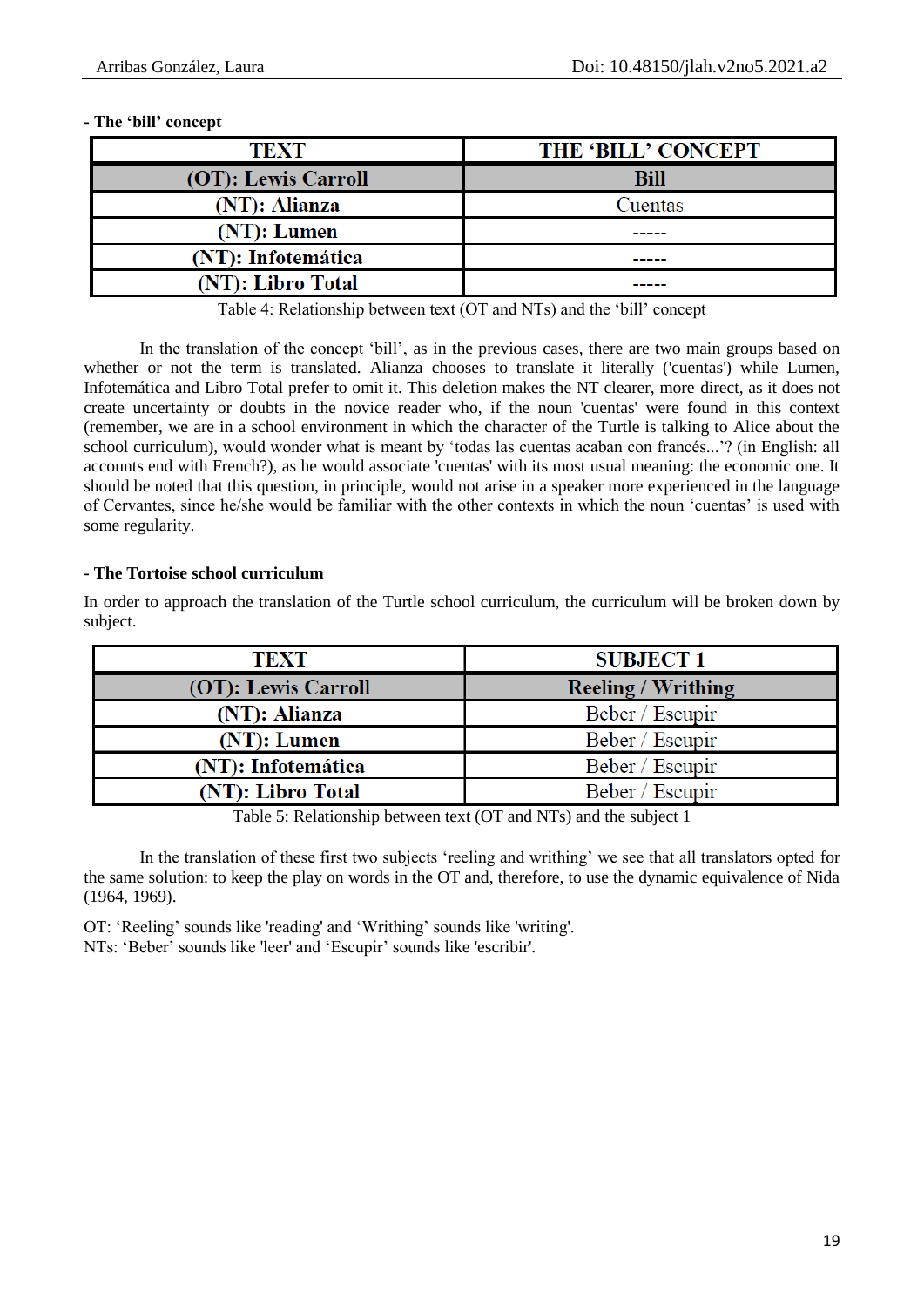| <b>TEXT</b>         | <b>SUBJECT 2</b>                                                                |
|---------------------|---------------------------------------------------------------------------------|
| (OT): Lewis Carroll | <b>Arithemetic: Ambition, Distraction,</b><br><b>Unglification and Derision</b> |
| (NT): Alianza       | Aritmética: fumar, reptar, feificación,<br>dimisión                             |
| (NT): Lumen         | Aritmética: ambición, sustitución,<br>feificación, dimisión                     |
| (NT): Infotemática  | Aritmética: fumar, reptar, feificar,<br>dimisión                                |
| (NT): Libro Total   | Aritmética: fumar, reptar, feificar,<br>dimisión                                |

Table 6: Relationship between text (OT and NTs) and the subject 2

As in the previous case, in the translation of the branches of arithmetic we see that all translators employed Nida's (1964, 1969) dynamic equivalence technique in order to preserve the OT pun ('Ambition' sounds like 'addition', 'Distraction' sounds like 'subtraction', 'Uglification' sounds like 'multiplication' and 'Derision' sounds like 'division'), although in some cases they modified the grammatical category of the OT and, therefore, the NTs can be classified into two groups. The first group is formed by the Lumen translation and the second by the Alianza, Infotemática and Libro Total translations. In the Lumen proposal, only the mechanism of dynamic equivalence is employed: 'Ambición' sounds like 'adición', 'Sustitución' / 'Distracción' sounds like 'sustracción', 'Feificación' / 'Afeazación' sounds like 'multiplicación', and

'Dimisión' sounds like 'división'. On the other hand, translations belonging to the second group use, in addition to dynamic equivalence, the technique of transposition (a technique that belongs to oblique translation and consists in modifying the grammatical category between OT and NT). Thus: 'Ambition, Distraction' (nouns) become verbs: 'fumar, reptar' (in Alianza, Infotemática and Libro Total) and 'Derision' (noun) becomes a verb: 'feificar' (in Infotemática and Libro Total).

In addition, we should note that in all four translations the concept of 'feo' that we find in the OT is maintained through the term 'unglification' (from 'ugly').

| <b>TEXT</b>         | <b>SUBJECT 3</b> |
|---------------------|------------------|
| (OT): Lewis Carroll | <b>Mystery</b>   |
| (NT): Alianza       | Histeria         |
| (NT): Lumen         | Histeria         |
| (NT): Infotemática  | Histeria         |
| (NT): Libro Total   | Histeria         |

Table 7: Relationship between text (OT and NTs) and the subject 3

When translating the subject 'mystery', all translators opted for the same solution: to keep the word play in the OT and, therefore, to use the dynamic equivalence of Nida (1964, 1969).

OT: 'Mystery' sounds like 'history'.

NTs: 'Hysteria' sounds like 'historia'.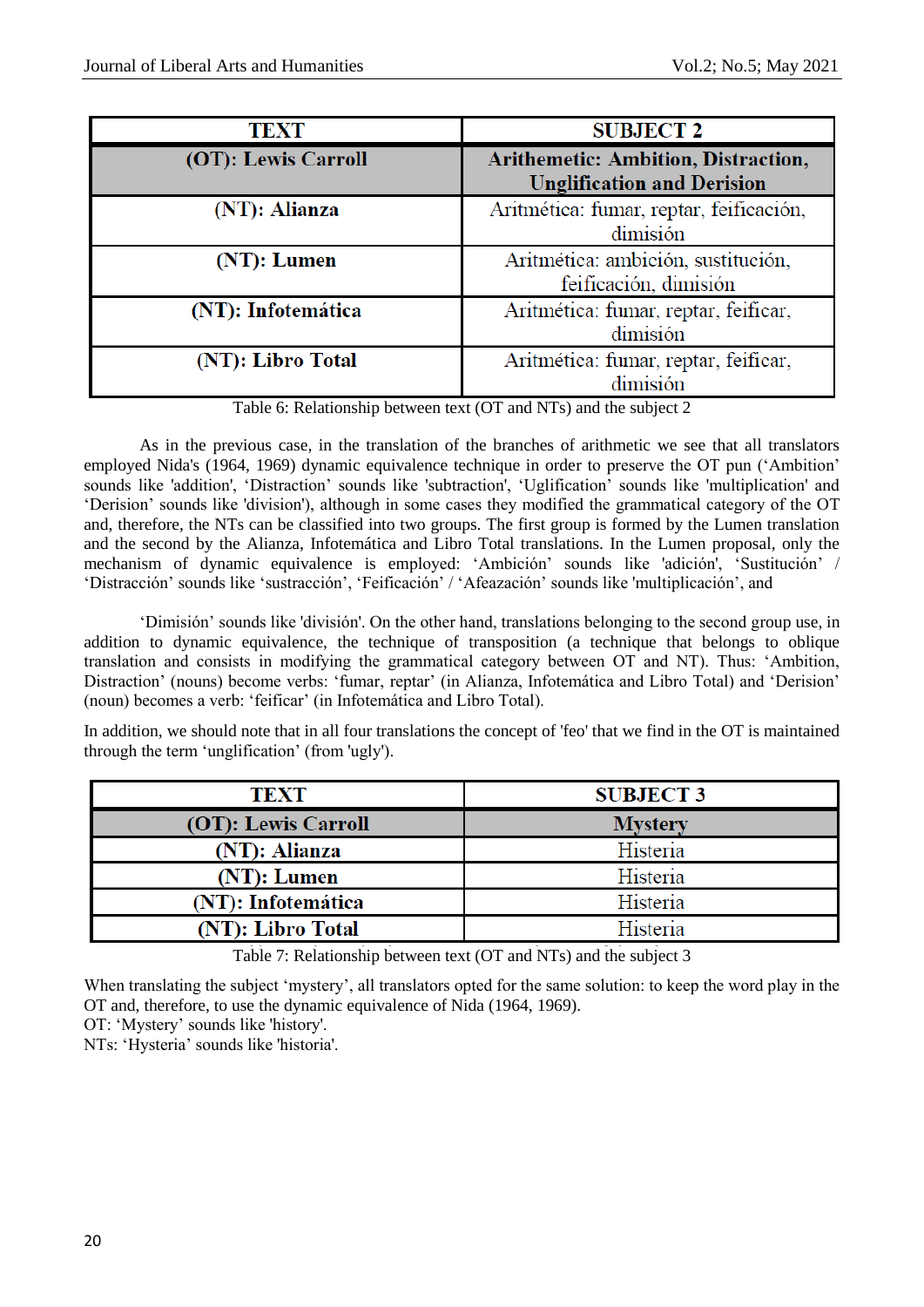| TEXT                | <b>SUBJECT 4</b> |
|---------------------|------------------|
| (OT): Lewis Carroll | Seaography       |
| (NT): Alianza       | Mareografía      |
| $(NT)$ : Lumen      |                  |
| (NT): Infotemática  | Mareografía      |
| (NT): Libro Total   | Mareografía      |

Table 8: Relationship between text (TO and NTs) and the subject 4

In the translation of the subject 'Seaography', we can establish two groups. The first group is formed by the translation of Lumen in which the term 'Seaography' is omitted, that is, it disappears from the NT, although it does not lose coherence. In fact, if the reader has not read the OT or any translation citing 'mareografía' he will not notice the lack of this subject. As for the second group, which is composed of the remaining translations (Alianza, Infotemática and Libro Total), it maintains and translates the subject 'Seagraphy' by means of the aforementioned dynamic equivalence of Nida (1964, 1969) seeking to preserve the wordplay of the OT ('Seaography' sounds like 'geography') in the NT ('Mareografía' sounds like 'geografía').

| <b>TEXT</b>         | <b>SUBJECT 5</b>                           |
|---------------------|--------------------------------------------|
| (OT): Lewis Carroll | Drawling: Drawling, Stretching,            |
|                     | <b>Fainting in Coils</b>                   |
| (NT): Alianza       | Bidujo: bidujar, bofetear, tintura al óleo |
| (NT): Lumen         | Bidujo: bidujar, tintar al boleo           |
| (NT): Infotemática  | Dibujo: tintura al bóleo (entre otras)     |
| (NT): Libro Total   | Dibujo: tintura al bóleo (entre otras)     |

Table 9: Relationship between text (OT and NTs) and the subject 5

In the translation of the subject of 'drawling' and its component elements, not all translators agreed to maintain the wordplay present in the OT from the beginning, which is why we can establish two groups. The first is formed by the translations of Alianza and Lumen and the second by the translations of Infotemática and Libro Total. The texts of the first group are characterized by keeping the pun from the beginning, therefore, the translators used the dynamic equivalence of Nida (1964, 1969).

Alianza and Lumen translations: 'Bidujo' sounds like 'dibujo', 'Bidujar' sounds like 'dibujar', 'Bofetear' sounds like 'esbozar', 'Tintura al oleo' / 'Tintar al boleo' sounds like 'Pintar o pintura al óleo'.

On the other hand, the translations of Infotemática and Libro Total prefer not to keep the play on words at the beginning, although they do keep it in the contents of the subject. That is, the dynamic equivalence of Nida (1964, 1969) is only found at the moment when 'Tintura al bóleo' (sounds like 'pintura al óleo') is said. It should be noted that in this second group, the translators decided to omit two of the three contents of the subject 'Dibujo', although they warn of this omission (which, on the other hand, does not imply a lack of coherence in the NT) through the sequence 'más otras cosas' (in English: 'plus other things').

| <b>TEXT</b>         | <b>SUBJECT 6</b>        |
|---------------------|-------------------------|
| (OT): Lewis Carroll | <b>Laughing / Grief</b> |
| (NT): Alianza       | Patín / Riego           |
| (NT): Lumen         | Patín / Remo            |
| (NT): Infotemática  | Patín / Riego           |
| (NT): Libro Total   | Patín / Riego           |

Table 10: Relationship between text (OT and NTs) and the subject 6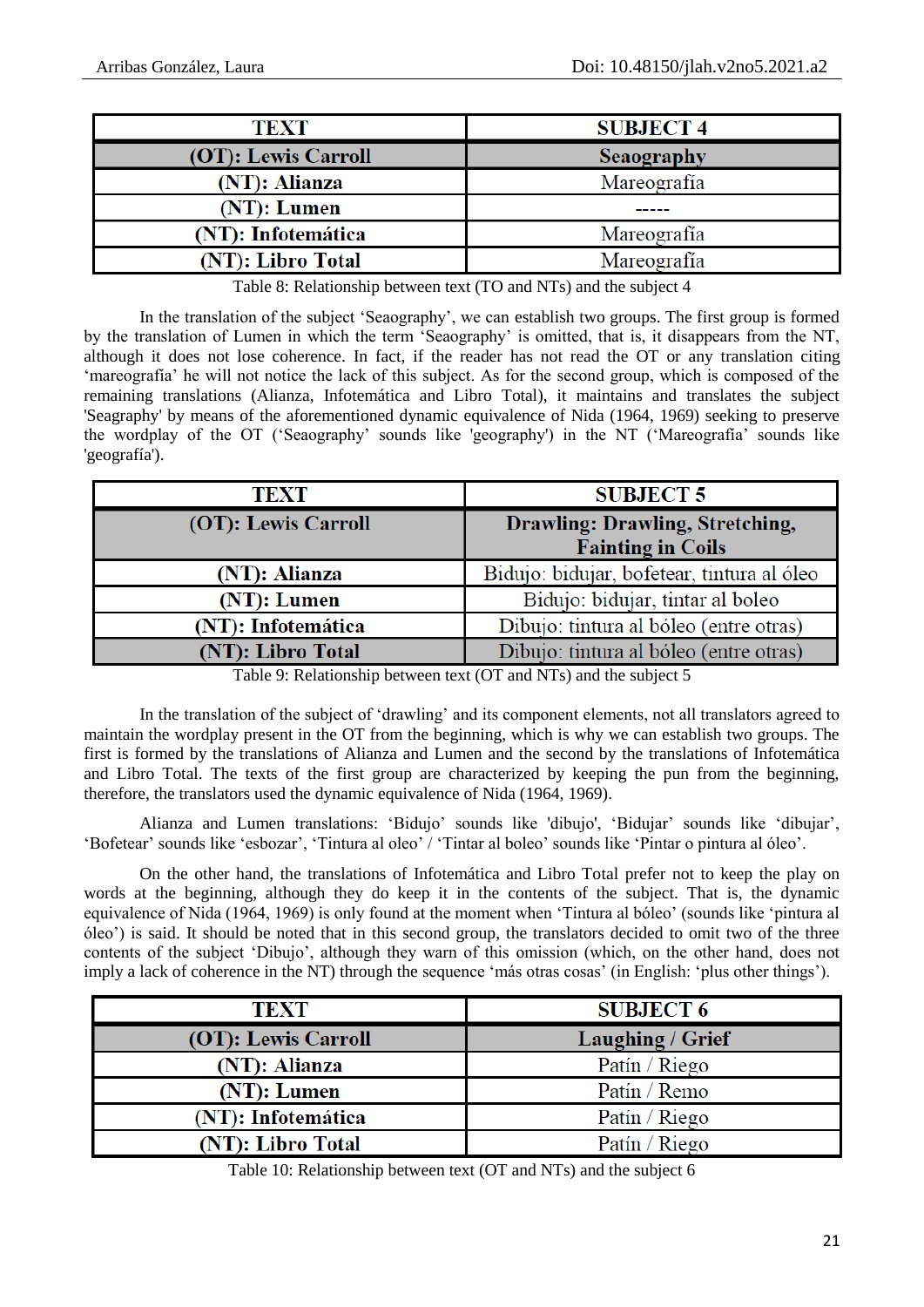As in most of the previous cases, the translators chose the dynamic equivalence technique, although with different results:

OT: 'Laughing / Grief' sounds like 'Latin / Greek'.

NTs: 'Patín / Riego – Remo' sounds like 'latín / griego'.

As for the comparison between translations, the NTs that best managed to maintain the word play were those that opted for the solution of 'Patín / Riego' since the phonic correspondence is almost total with 'latín / griego'.

#### **- The explanation of why they are called 'courses'**

| TEXTO               | <b>CONCEPT OF 'COURSES'</b> |
|---------------------|-----------------------------|
| (OT): Lewis Carroll | $Lessons > Lessen$          |
| (NT): Alianza       | Cursos > Se acortan         |
| (NT): Lumen         | $Cursos > Se$ acursan       |
| (NT): Infotemática  | $Cursos > Se$ acortan       |
| (NT): Libro Total   | $Cursos > Se$ acortan       |

Table 11: Relationship between text (OT and NTs) and the concept of 'courses'

In the explanation of why they are called 'cursos', all translators opted for the same solution: to try to preserve the play on words present in the OT and, therefore, by the use of the already several times mentioned dynamic equivalence of Nida (1964, 1969). It must be said that the preservation of this pun in Spanish is quite complicated: in English the root of 'Lessons' and 'Lessen' is the same but in Spanish we do not have such a clear similarity, which is why most translators decided to translate 'Lessen' by 'Se acortan' (similarity in the roots). It should be noted that Lumen invented the word 'Acursar' in order to maintain the similarity of roots in English.

Whether in the translations that prefer 'se acortan' (Alianza, Infotemática and Libro Total) or in the one that opts for 'se acursan' (Lumen), none of them manages to brilliantly maintain the wordplay of the OT, since in Carroll's text this wordplay is perfect while in the NTs it creaks.

#### **3. Conclusions**

After analyzing the six selected elements of *Alice in Wonderland* in four translations into Spanish, the role of the addressee in the translation process becomes evident, since the translator will make decisions on the basis of the addressee when preparing the NT, i.e., he or she will use certain techniques or others. In this case, the NTs studied (Alianza, Lumen, Infotemática and Libro Total) all attempt to reproduce the brilliant and hilarious puns in Carroll's work, using, in most cases, Nida's dynamic equivalence technique. However, in spite of using the same technique, the result among some NTs is different, a consequence of the addressee to whom they are addressed. Thus, two groups of NTs can be distinguished: the first is formed by the Alianza proposal. In it, the puns are not explained to the reader, which, on the other hand, are more complex than in those of the other publishers. This implies that the translation is aimed at a reader versed in the language of Cervantes, that is, one capable of understanding the double meanings, the twists and turns of the language, the relationship between semantics between the different words (whether real or figurative)... The second group, on the other hand, is made up of the remaining translations, composed of the remaining translations (Lumen, Infotemática and Libro Total) is oriented towards an audience less familiar with the Spanish language and, therefore, the same puns are not only explained but also presented through simpler lexical solutions. In short, every translated text is a new text, a text different from the OT.

#### **References**

Agud Aparicio, A. (1993): Traducción literaria, traducción filosófica y teoría de la traducción. Daimon.

Beeby Lonsdsale, A. (1996): La traducción inversa. La enseñanza de la traducción.

Bistué, B. (2014): La imposibilidad de (pensar) la traducción: Apuntes para la historia de la traducción moderna. Puentes de crítica literaria y cultural.

Blesa, T. (2016): Traducción es traducciones. Puentes de crítica literaria y cultural.